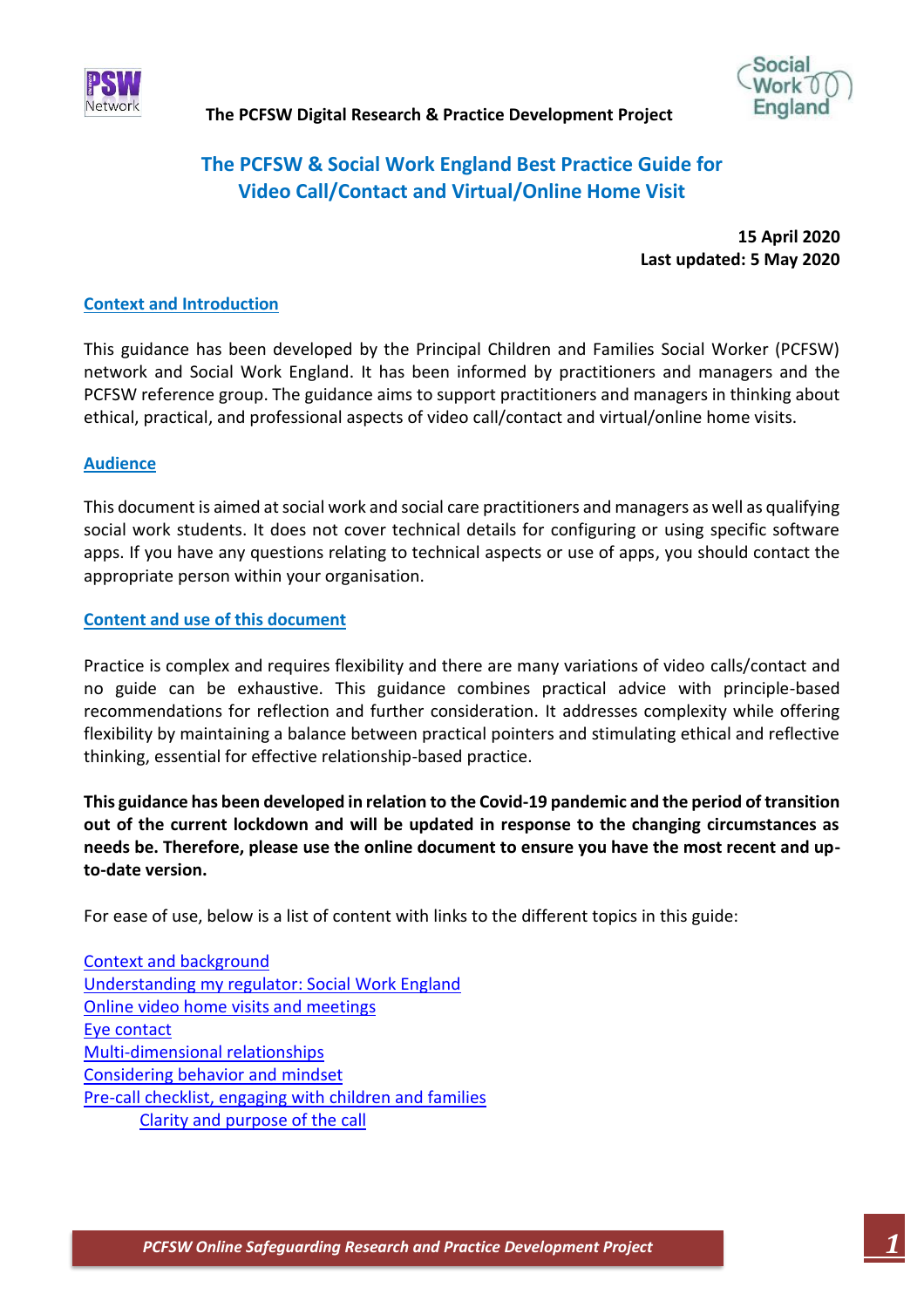



Agreeing [a convenient time](#page-4-3) [Selecting a platform and technical details](#page-5-0) Partnership-working: [multi-agency and multi-professional approaches](#page-5-1) Establishing [rapport with the young person and family](#page-6-0) [Planning call content and structure](#page-6-1) [Boundaries and data](#page-6-2) Managing the calls [and ensuring appropriate boundaries](#page-7-0) [Unknown people on a call](#page-9-0) [Recording the Call](#page-9-1) [After the call](#page-9-2) [Case records](#page-10-0)  [Pointers for online/virtual home visits using video call](#page-10-1) [Pointers for online child protection conference using video conferencing](#page-11-0)

#### <span id="page-1-0"></span>**Context and background**

Conducting meetings and carrying out assessments or interventions online requires a balance between open and flexible engagement to ensure everyone's voice is heard. It is important to establish shared understanding about concerns and a clear and SMART action plan to support child(ren) and their family.

The larger the number of participants, the more structure is needed to ensure everyone's voice is heard. Such structure should ensure that the voice of young people and their parents and carers inform and guide the process and its outcome.

This guide offers some specific pointers in relation to virtual/online home visits and virtual/online child protection (CP) conferences. Where home visits are more traditionally more informal and less structured, CP conferences present a more formal and structured meeting where interactions are regulated by a chair. You can use these pointers flexibly to suit a variety of other online meetings and online engagements.

There are inevitable limitations to online meetings and virtual home visits and the view of the practitioner and what they see and learn about the home and family dynamics may be limited by what is shown to them. This adds an element of risk to virtual home visits that requires careful reflection and discussion and agreement with your manager as to the adequacy of online/virtual visits and whether and when a face-to-face (f2f) in-person visit may be necessary. The process and considerations relating to offline and in-person home visits are important considerations that should be revisited and re-evaluated on a regular basis.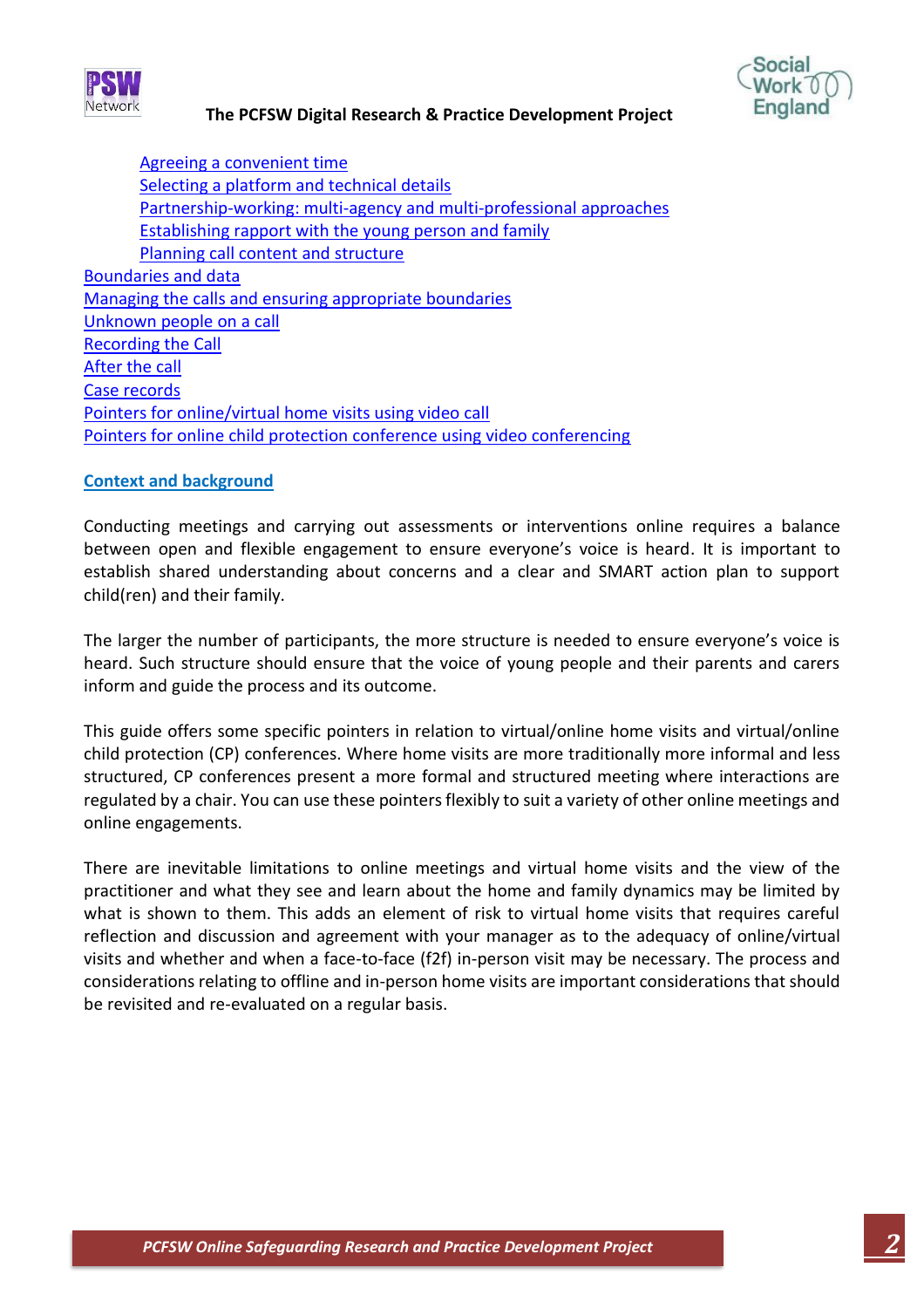



#### <span id="page-2-0"></span>**Understanding my regulator: Social Work England**

Social Work England is the specialist regulator for social workers in England. Our role is to set professional standards and assure the public's confidence in social work. We are collaborating on this guide to support social workers in understanding the link between our professional standards and practice.

In response to Covid-19, you may need to adapt your practice and ways of working. In doing so, we encourage you to think carefully about the professional standards and how to maintain them against a rapidly changing context. This guide offers up practical advice from sector leaders to support you as you adapt.

It is important to reflect on changes to practice and to explore professional and ethical dilemmas with peers or managers. Social workers are doing this as they explore new and different ways of working. This can be an important source of learning to record as part of your continuing professional development, which is central to your registration as a social worker.

Some social workers have returned to the profession during the pandemic through temporary registration. There can be a lot to consider when returning to practice. We hope this guide will support you as you support local teams and services at a time of considerable pressure.

We thank the Principal Social Workers networks for their commitment to embedding our professional standards and we continue to work collaboratively to make the link between standards and practice.

If you'd like to know more about Social Work England, you can find more on our website, or get in touch with us, at [www.socialworkengland.org.uk.](https://gbr01.safelinks.protection.outlook.com/?url=http%3A%2F%2Fwww.socialworkengland.org.uk%2F&data=02%7C01%7CKatie.Newbould%40socialworkengland.org.uk%7C905367c7c7a1411ea27608d7f100f7c8%7C687e5818d7b4485783d1ddad97154a74%7C0%7C0%7C637242858762306014&sdata=Gm10xidYWVNGdHkFOe1%2BCAWraO8kixMZkRnqujcttYw%3D&reserved=0)

#### <span id="page-2-1"></span>**Online video home visits and meetings**

Once the technical issues have been resolved, video call and online connection and communication can generate a sense of proximity. The reduced formality in working from home can also soften some of the formality of the local authority setting and processes. This can mitigate some of the power imbalance between practitioners and people who access services.

Evidence suggests many young people can feel more at ease in digitally mediated communication (PSW research, 2020). Indeed, data from the PSW national research and the more recent information, observations and feedback from frontline practitioners, IROs, CP chairs and others indicate that practitioners have noticed better and more open communication with children and young people and some parents online.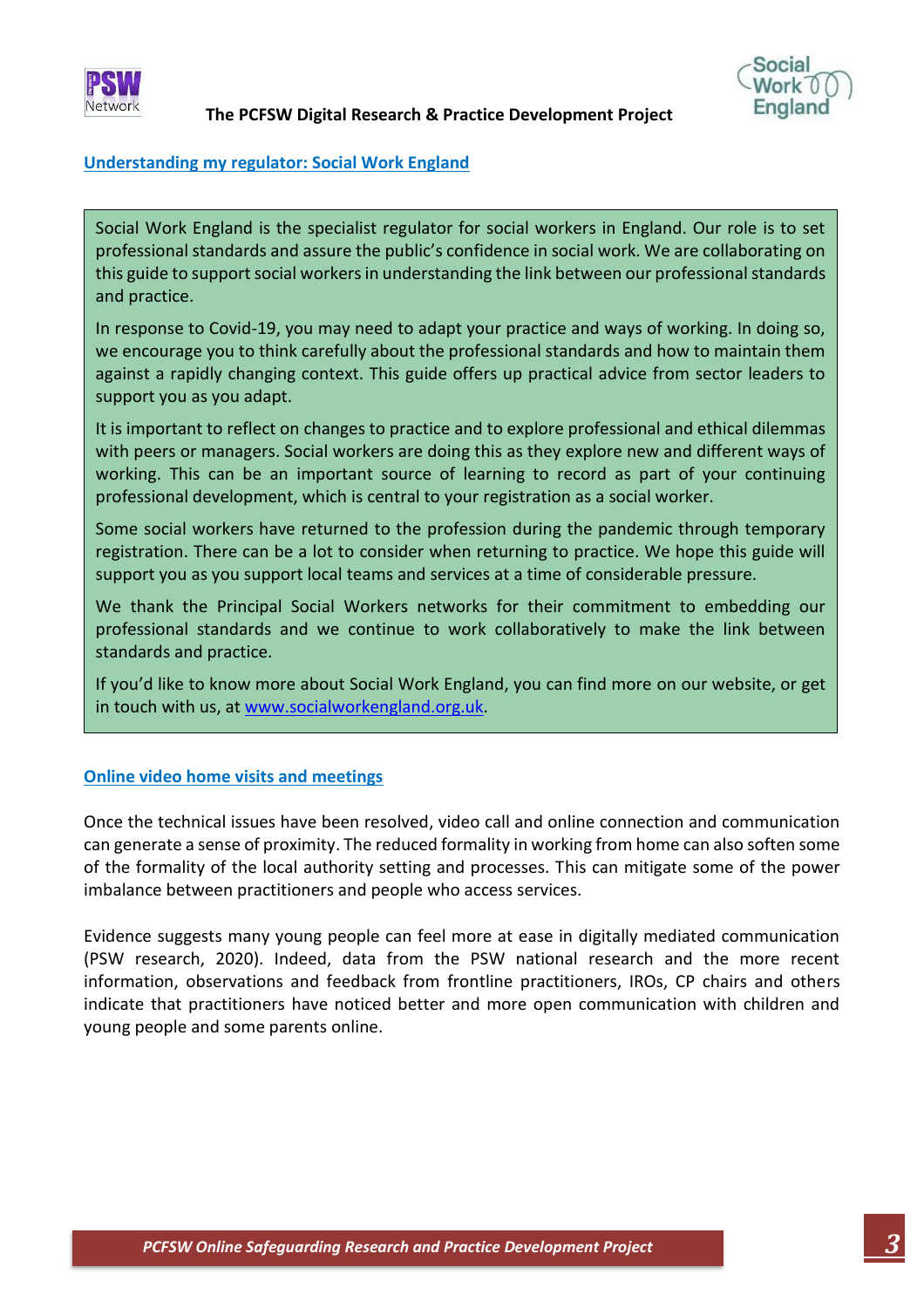



However, in f2f communication, practitioners are guided by a host of situational and contextual factors and verbal and non-verbal cues, most of which are either not present or significantly different in online communication.

## **Points for reflection**

It's important to be aware of the power dynamics that are associated with the meeting or event. You may well find that video/online connection can reduce formality and make people feel at ease, or it could make people feel that professional boundaries are blurred. You should reflect on this beforehand and consider what the impact of video calling may be, so that you can make any useful adjustments. For example, you might want to acknowledge potential feelings of discomfort or unfamiliarity at the start of the meeting. You should also be aware of the way your own image and the image of your surroundings and background may affect others.

## <span id="page-3-0"></span>**Eye contact & body language**

Eye contact and body language plays an important role in f2f communication and allows us to appraise the emotional load in conversation. It may be more difficult to use this in the same manner online. It could be helpful to mention in online calls that people need to look at the camera in order for others to see you, and vice versa. Using an external camera or positioning your laptop in a higher position so that it is better aligned with your face will allow you to look into the camera while having a good view of the screen.

Young people often multi-task, engaging in parallel textual, visual and in-person communication. In conversation online, children and young people may avert eye contact to look at their phone, to text a friend or as a way of managing the emotional load that they may experience or to check the reaction of someone else in the room who may be listening to or observing the conversation. When copresent in-person, practitioners can assess the situation and understand such cues. However, remote/online conversations make it difficult to interpret the young person's behaviour and its meaning. Practitioners can draw on their observation and relationship-based skills to make sense of the situation and to support people who access services.

In the same manner that practitioners interpret different cues, children and young people as well as parents and others will consider, scrutinise and interpret a social worker's tone and verbal, nonverbal, behavioural and emotional cues. These condition their reactions and have a direct impact on the content and quality of the conversation and the professional relationship, as well as the level of comfort, disclosure and trust.

## <span id="page-3-1"></span>**Multi-dimensional relationships**

The relationship in a two-dimensional screen may take away many of the layered intricacies of relationships and the observational capabilities that go with it. However, behavioural patterns, eye and head movements, facial expressions, tone of voice, pauses, anxiety or nervousness and other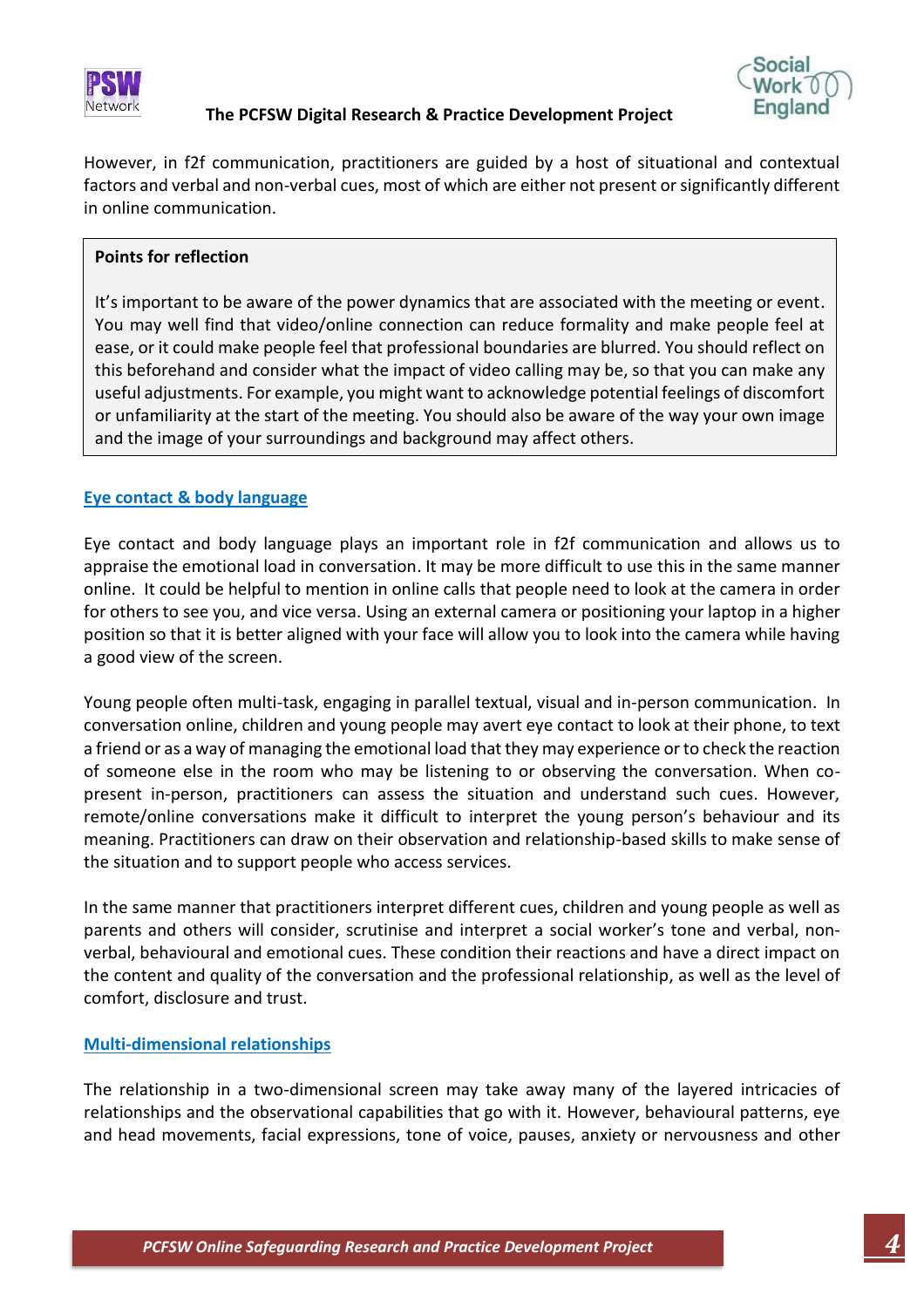





similar observations are cues that can help practitioners' understanding and relationship-based practice online. The reduced non-verbal cues can affect the practitioner's ability to make full use of self and establish and maintain a more in-depth emotional and empathic professional relationship. On the other hand, for some young people and their families, online conversations and relationships may facilitate ease of connection, more open communication and greater self-disclosure.

Regardless of their advantages and limitations, online/virtual home visits and other online meetings and communication have their own distinct characteristics and ethical, practical and professional implications. Therefore, below are some reminders aimed at stimulating ethical thinking and supporting practitioners in online meetings and virtual home visits and when using video calls or video conferencing apps.

For more detailed guidance about digital practice see the "PSW Best Practice Guide on Direct Work with Children and Young People Online" and the "PSW Best Practice Guide on Relationship-based Practice in Digital Context".

## <span id="page-4-0"></span>**Considering behaviour and mindset**

Parents, children and young people will have different confidence levels with regards to technology. They may view the different apps as a tool used with friends and family and not necessarily their social worker. While children generally are familiar with video conversations and usually are comfortable with technology, they may feel under pressure to behave in a certain way during a video call, they may become over excited, angry or upset, worried or scared or may feel reluctant to engage.

## <span id="page-4-1"></span>**Pre-call checklist getting ready to engage with children and families**

## <span id="page-4-2"></span>**Clarity about the purpose of the call:**

It is important to be clear about:

- 1. The purpose of the call, what you expect and what you need to achieve (this could range from checking to see that the family are ok and have enough food, medication and support, to confirming that the child or young person is safe, etc.);
- 2. Keep in mind the concerns and the differences between online and offline visits and ensure to adapt your approach accordingly. This is particularly important in a safeguarding home visit such as a child protection visit that substitutes a f2f and in-person visit.
- 3. If it is helpful, make a bullet point list of your objectives and what you need to achieve, any questions you need to ask or any points you need to raise with the young person or the family. This can help guide you during the call.

## <span id="page-4-3"></span>**Agree a convenient time:**

Agree the best time for the video call or virtual home visit and the approximate length. Keep regular contact with young people and their parents, depending on their needs and vulnerabilities and such contact may be scheduled to accompany some other activity. For example, a young person or parent going for daily walk can offer relative freedom and privacy and a good opportunity for conversation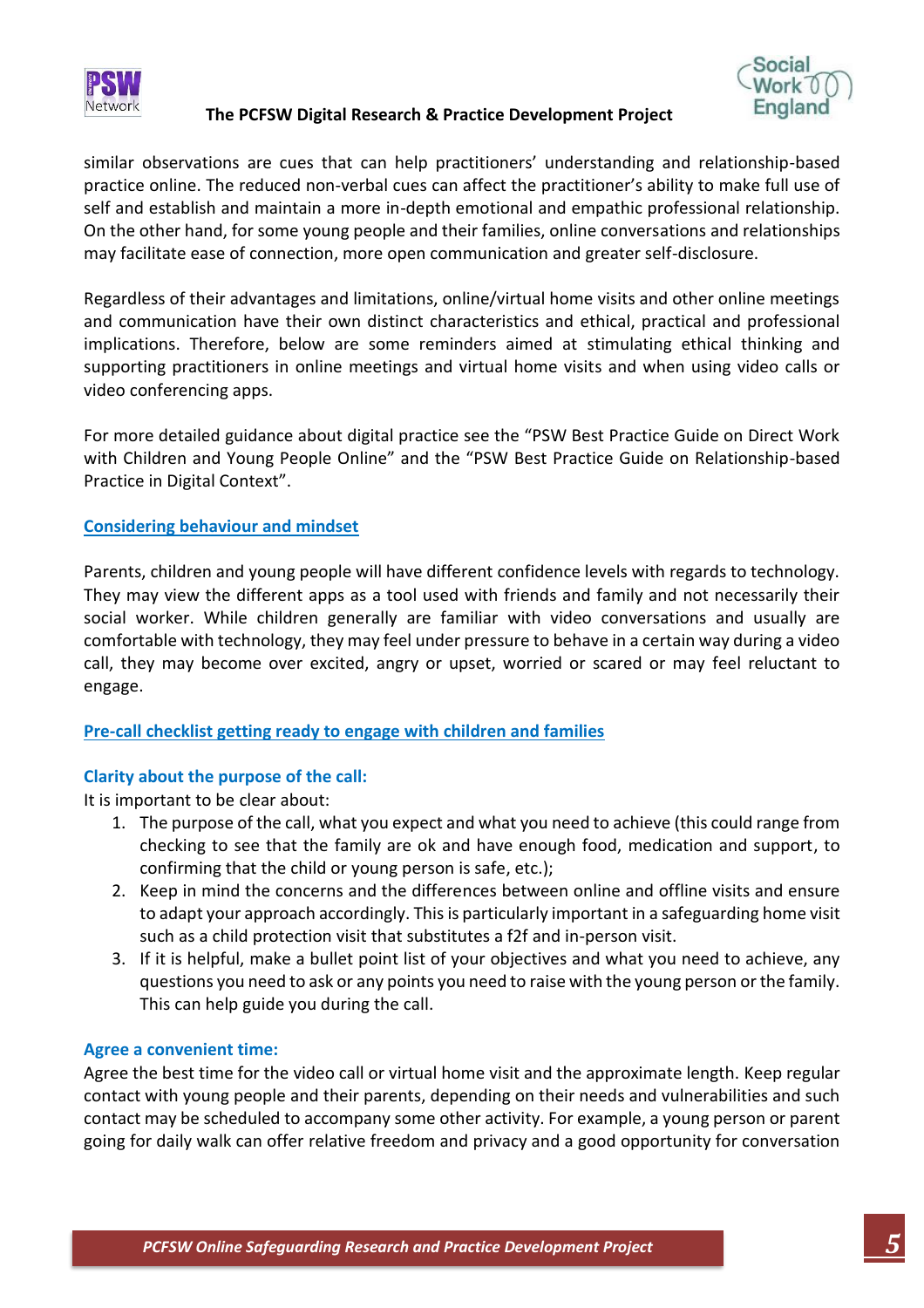



and support. In such situations, the young person or the parent may be at greater ease and more willing to engage.

#### <span id="page-5-0"></span>**Selecting a platform and technical details:**

Before any video call, check your organisation's IT and digital or social media policies. Many local authorities do not allow use of certain apps or recommend a specific software for video conferencing. If in doubt or if you have never discussed virtual home visits with your manager, confirm how you are going to carry out your virtual home visit or online meeting and whether this complies with your organisational and locally agreed risk management standards and procedures.

Speak with the young person and/or the parents and carers about the technology they prefer to use and as far as possible try to accommodate their request. This will help put the parents and the young person at greater ease.

Try to adopt a flexible and relationship-based approach while ensuring that you meet your objectives and are able to address the relevant issues during home visit. For example, a young person engaging with his/her IRO may prefer to do so over the phone before starting to engage in video calls. This will need to be reviewed on a case by case basis in partnership with parents and children and young people.

In selecting an online platform, consider safety and security. For example, Telegram and WhatsApp offer end-to-end encryption which means others cannot intercept or view your message or communication. However, using WhatsApp will mean that your contacts will be able to see your phone number. Popular online apps such as Zoom have also had reported security breaches.

There are many other popular platforms including MS Teams. Assessing and agreeing the right platform with your employer and the person or people you are supporting is important. Familiarise yourself with the technology including its security settings to ensure privacy and confidentiality. Also make sure you can login and use the app appropriately. It is good practice to test the app with a colleague to make sure everything works, and you can navigate your way around and log into and out of the meeting.

#### <span id="page-5-1"></span>**Partnership-working: multi-agency and multi-professional approaches:**

It can be helpful to create a buddy-system by pairing up practitioners during the pandemic and the transition period out of the lockdown. This can provide much needed peer connection and can support peer/team cohesion. Furthermore, this can be helpful for case discussions and reflective conversations as well as joint home visits as described in the [virtual home visit section](#page-10-1) of this document.

Practitioners should have regular discussions and conversations with their manager to provide updates, discuss progress or lack thereof, and ensure effective information-sharing and oversight. In these conversations, practitioners and managers can identify good practice examples and important learning points to be shared with other colleagues. These could be a great source of collective learning and support and can enhance organisational resilience.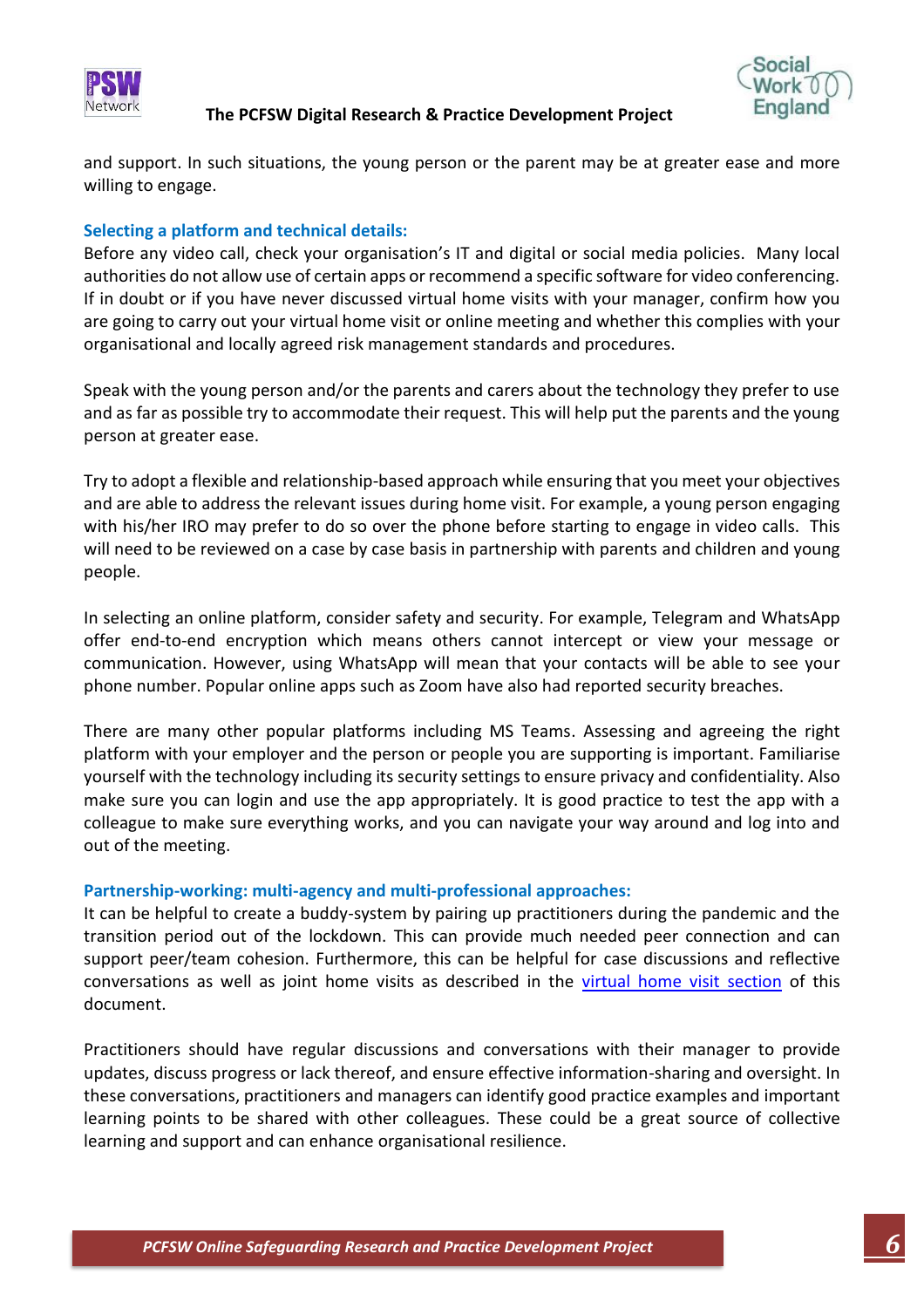



Multi-agency and multi-professional working has always been at the heart of effective safeguarding. Given the reduced visibility of children and young people it is even more important during this time, as there may be agencies or professionals such as health visitors who may have contact with the family and the child or may have seen or visited the family home. Therefore, practitioners should ensure regular, timely and effective information-sharing and should require other agencies to do the same.

It is good practice to establish regular multi-agency meetings between local authority and safeguarding partners and other key agencies to ensure all agencies are engaged on strategic and operational levels and proactively contribute toward safeguarding children and young people and their families. Many local authorities are holding such meetings on a weekly basis to support vulnerable young people and young people at the edge of care.

## <span id="page-6-0"></span>**Establishing rapport with the young person and family:**

Prior to starting a video call, speak with the family on the phone and build up a rapport with the young person and/or the parents, reminding them of the purpose of the video calls and whether you will have any colleagues joining you on the call.

Consider whether the family have any additional needs. For example, parents with learning disabilities who don't use apps on a regular basis will require some additional time and support to become familiar with the technology and how the technology is going to be used as well as what is expected of them.

#### <span id="page-6-1"></span>**Planning call content and structure:**

Consider the age of the child or young person and the type of activities and questions that will engage them. What can the child or young person do to be actively involved in the call? They may be able to take you on a virtual tour of the house, show you their bedroom, show you the homework that they have completed or games that they are playing. This process can be gamified and serve as an extension of direct work with children and young people (please see "PSW Best Practice Guide for Direct Work with Children and Young People Online").

Such activities will not only engage children they can also offer a better understanding of the home and the young person's activities. Most importantly, by allowing the young person to lead the game and the way and show you around the home while engaging in role play or playful conversation, describing spaces and explaining things, offers invaluable insight and a window into the young person's mind and lived experiences that is essential for relationship-based practice and effective support and safeguarding.

<span id="page-6-2"></span>**Boundaries and data**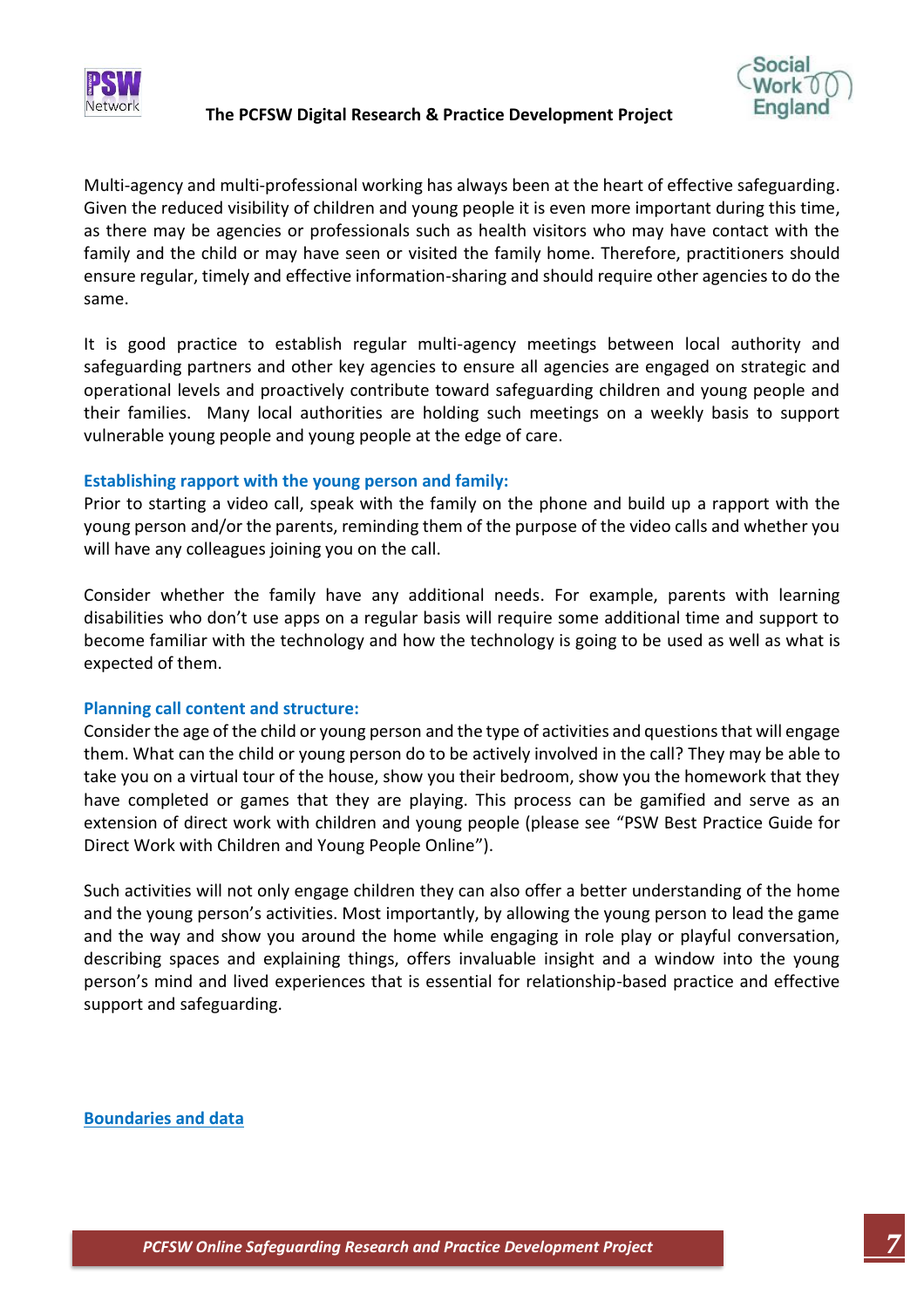



Consider whether you are undertaking a multi-professional or joint virtual home visit. Discuss and agree the priorities, as well as the focus and structure of the meeting. Agree who does what and who facilitates the conversation with the young person or the family.

In preparation, find a neutral area within your home for the call, try to avoid personal or family pictures in the background and/or objects that could be distracting. Be mindful of privacy and confidentiality of the call and the conversation and ensure that other members of your household cannot hear the conversation or see any private or confidential information.

If there are no separate spaces that you can use then try to use a headset so others cannot hear what you hear. Do not use blur or similar functions that may be available in your app and ask the young person and the family not to use such functionalities; this is particularly important in a virtual home visit.

Use your local authority equipment/device and not your personal devices as you may unwittingly connect with a service user on other personal platforms that you use. The video and any data associated with your call are considered local authority data and most local authorities have clear policies that disallow the use of local authority data on personal devices. Such an overlap can raise ethical and professional issues and may result in potential data breach.

Check the camera angle to ensure you are comfortable and can be clearly seen on the screen. It is important to be aware of the image you project and how this may be viewed by others. This includes your appearance, emotional state and how it affects your appearance and disposition (do you come across as calm, anxious, cheerful, energetic, tired or exhausted, etc.), your background (does it show a chaotic kitchen or a blank wall, how does that influence others and their opinion).

Although you may be working from home the video call is a professional engagement with young people and their families and therefore, it is good practice to check your own image at the corner of the screen and make sure you come across in a relatable and professional manner.

## <span id="page-7-0"></span>**Managing the calls and ensuring appropriate boundaries**

Although there may be some technical glitches or excitement about some features of technology, it is essential that they do not distract or detract from the focus of the meeting and the conversation that is the child(ren) and their families and carers.

Join the meeting in a timely manner and if you are chairing or facilitating the meeting, try to login a few minutes earlier. Be patient and mindful that some may still be logging on while others may need some additional help.

Start the call by introducing yourself and making sure everyone on the call can hear and see each other. Ask everyone to introduce themselves by calling on everyone one by one, avoid people speaking over each other.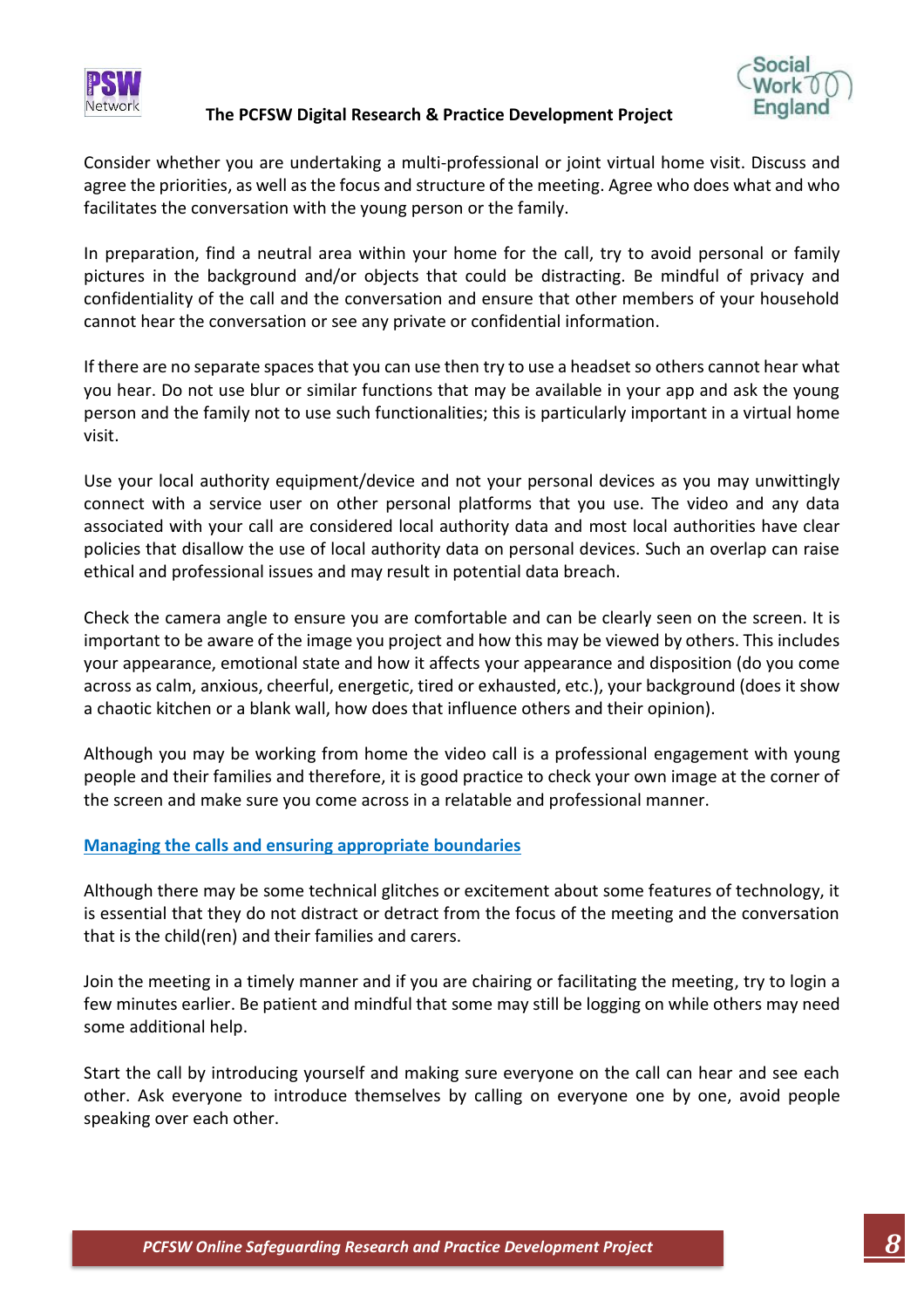



Discuss why you are calling and how long you anticipate the video call to take. If you are chairing or coordinating the meeting, be clear about ground rules and whether people need to mute their mic or use their camera, etc. For those not using a headset, it is advisable that they mute their mic when not speaking.

Emphasise that the child(ren) and family can intervene and ask to speak at any time during the meeting and that their voice has primacy over everyone else. Be clear whether the meeting is being recorded (see the [note on recording\)](#page-9-1) and be clear about turn taking and raising hands.

The chat box provides a parallel channel for communication and can be used to ask the facilitator to speak or to highlight a problem. If you are chairing or facilitating an online meeting, it is important that either yourself or a colleague keep an eye on the chat box. The chat function can also be used to express opinions without waiting for a turn to speak. However, it should not be used to run parallel discussions that detract from the topic being discussed and the focus of the meeting.

Most apps provide a facility to record the call and some might want to use this for minuting the meeting or taking note of specific details at a later stage. However, this might also make some participants less comfortable or may inhibit some participants in terms of what they are comfortable to share during the meeting. Recording video calls also has ethical and practical implications (for details see the [section on recording calls\)](#page-9-1).

Engage and empower children and young people to be active participants in the video calls. You can ask them to complete a task, such as drawing a picture, and share it with you during the call or at your next video call. Use your relationship-based and communication skills, paraphrase; check understanding and allow space for questions. Use active listening skills and be comfortable with silences.

Divide your virtual visit based on the aims and objectives of the visit the way you would with a face to face visit. As far as possible, concentrate on the meeting and avoid engaging in other activities that may be distracting either for yourself or others; for example, driving, typing or emailing while participating in the meeting.

Have breaks especially if the meeting is long; an hourly break can be helpful. Make the meeting only as long as it needs to be by balancing structure and formal engagement with more informal and interactive elements.

Home visits vary widely, and it is possible to forget something. Have bullet point notes prepared to check that you have covered everything.

At the end of the call, ask the young person and the parents, carers and others about their experience of the call, what they found helpful and if there is anything they would like to be different next time.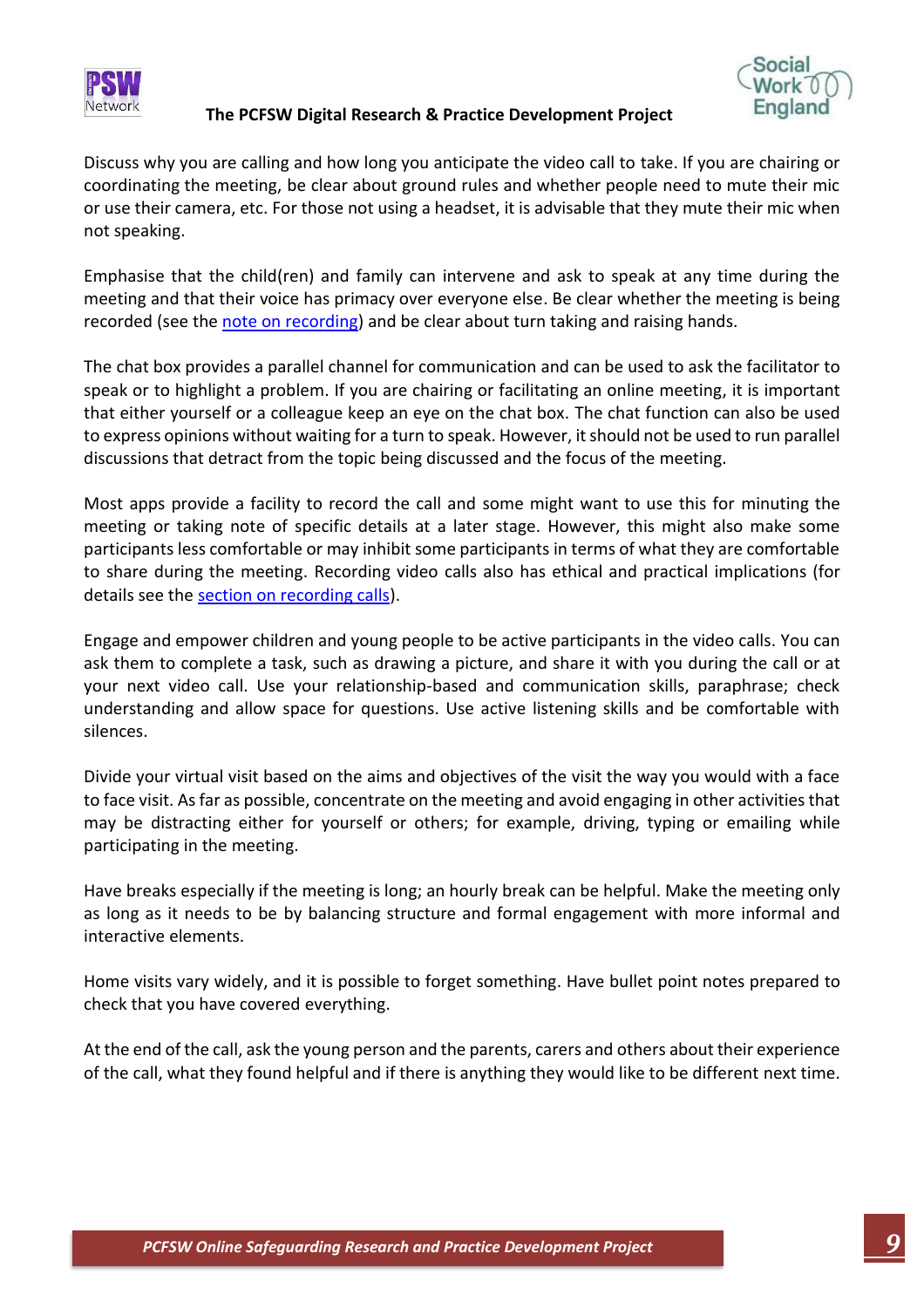



Agree the time and details of the next call and summarise any action points, confirm when they will be carried out and by whom. Practitioners can then close the call by thanking the family for their time, participation and contribution.

#### <span id="page-9-0"></span>**Unknown people on a call**

Video links can be streamed to others who may be listening-in or observing the virtual home visit or video contact and conversation. If you are facilitating a conference call and there are unknown people on the call, ask the parents or the young person who the unknown people are and why they are on the call.

If parents or the young person explain who the unknown person is and why they are on the call, then ask the unknown person to say a few words about themselves. Practitioners should think about how to create a safe and private space online to speak with the young person on their own; solutions may include [concurrent calls](#page-11-1) to the family or contacting the young person in their room or outside of home, etc.

**Action:** If at any time during the call, you believe that there is an unknown attendee who refuses to introduce themselves, you can stop or interrupt the conversation and inform them that you will be ending the call, unless that person removes themselves. Should this person not oblige, it is advisable to end the call.

## <span id="page-9-1"></span>**Recording the Call**

Video conversations could be recorded without your knowledge or consent. Therefore, as part of the ground rules at the beginning of the call, it is important to clarify whether the call is being recorded and, if it is, explain why. Also, if you believe that attendees may be recording the call, discuss this with them and ask why they are recording the video call. Remember that most apps allow recording of calls and recordings will include the video, audio and the chat content. In general, act as if the call is being recorded.

If you decide to record the call, it is important to note that this may have implications under the Data Protection Act 2018 (incorporating the General Data Protection Regulation (GDPR)). Therefore, before recording a call, check organisational policies and agree with your manager about recording. Once agreed, practitioners should follow their organisational policies and relevant procedures regarding how to record the call and how to manage the recording: this may include, who to inform, where to save the recording, who will have access to this information, how long it will be kept and for what purpose, and who can access this information and who is responsible for managing it, and so on.

## <span id="page-9-2"></span>**After the call**

Reflect on and discuss the video call/contact or virtual home visit with your manager to unpack and evaluate any issues or concerns and consider whether the virtual home visit was/is adequate or if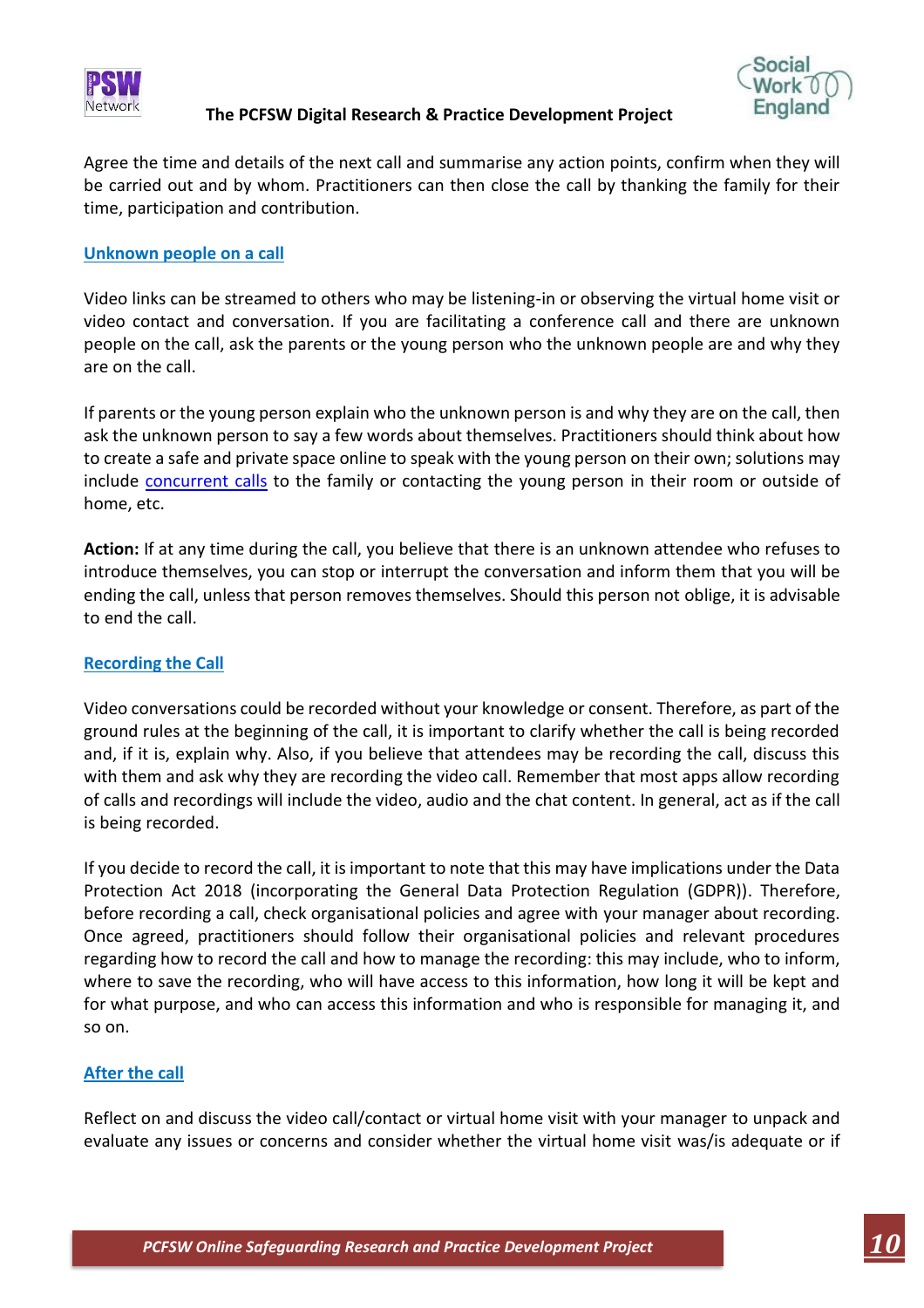

![](_page_10_Picture_2.jpeg)

there is a need for an in-person home visit. Follow up any agreed actions or any pending concerns and maintain regular and adequate contact to ensure children and young people and their parents and carers are safe and supported.

#### <span id="page-10-0"></span>**Case records**

It is important to write up your call as soon as it is completed and to document the important points and observations. There are many templates for recording your call and most local authorities have their own template.

In documenting the call, consider what's working well for the family as well as any challenges, salient points or relevant observations. The record of the call does not need to be long but needs to be strengths-based and offer critical analysis and insight supported by observation and other relevant evidence.

## <span id="page-10-1"></span>**Pointers for online/virtual home visits using video call**

In virtual home visits, we enter the family space through a two-dimensional screen. It takes distinct ethical and practical capabilities to ensure that we are able to consider the multi-dimensionality of the relationship and offer effective support and care for children and young people and their families and carers.

As far as possible, allow multiple and concurrent connections with the family during the home visit and plan the visit to allow time to meet everyone together, as well as separately. It is important to secure separate time and one-to-one conversation with each member of family/household . The joint meeting allows for interaction between family members and can offer a glimpse into the family dynamics and relationships.

Pin the child's and the parents' video feed on your screen. Use relationship-based skills combined with empathy, attentive observation, and active listening to gain an understanding of their experiences, strengths, challenges, risks, needs, concerns, priorities and preferred narrative. Hear their preferred course of action from their own perspective.

Summarise, paraphrase and reflect back to check your understanding and allow space for questions. Use active listening skills and be comfortable with silences.

To ensure that you are able to speak with the child, mum and dad separately, you may wish to carry out a joint virtual home visit with the support of a colleague. For example, one colleague can call the parents and speak with the parents in the living area, while you call the young person and speak with him/her in his/her room. Or in case of domestic abuse, you may agree with your colleague and family for your colleague to call and speak with the perpetrator while you call the person experiencing domestic abuse in a separate room.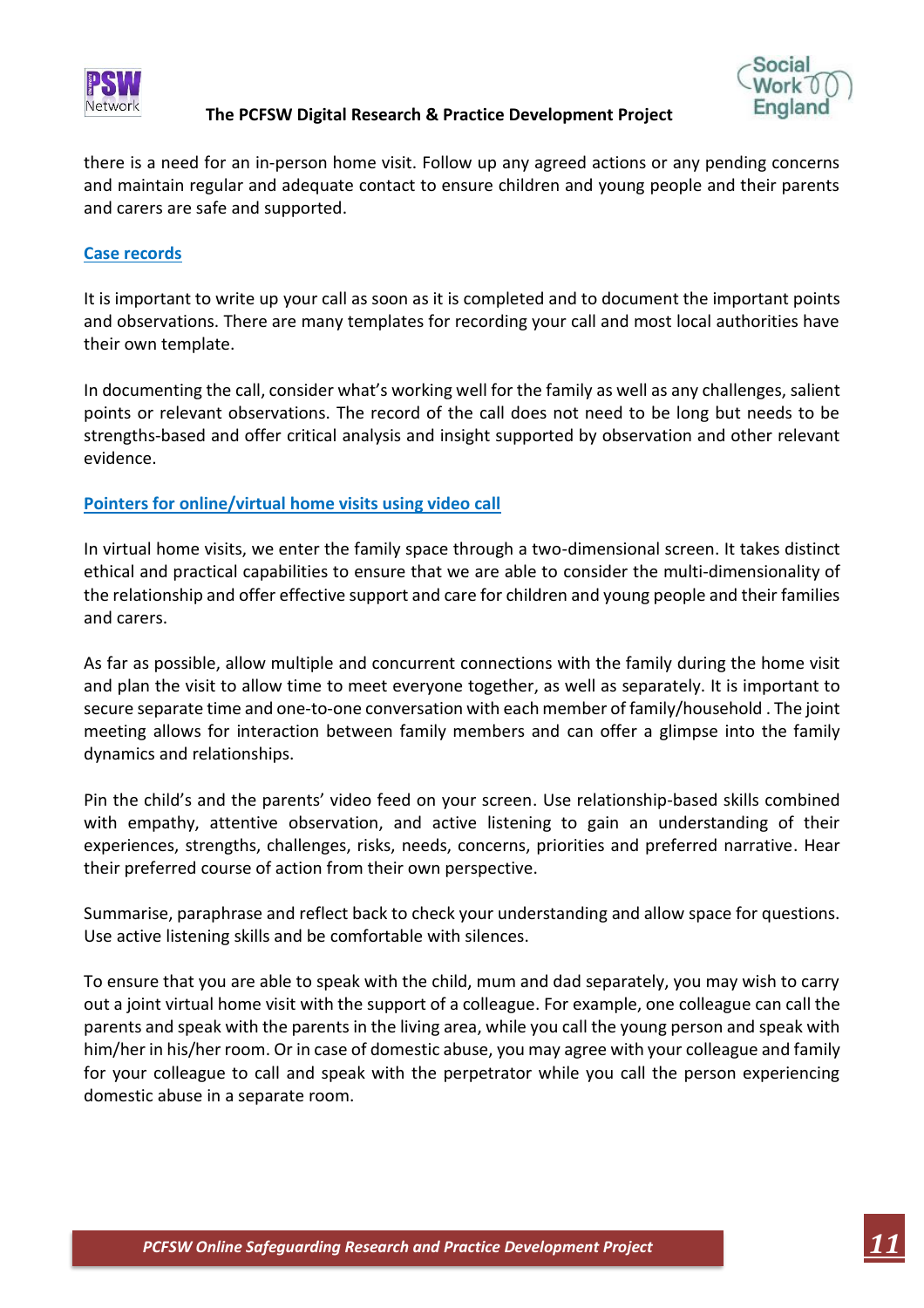![](_page_11_Picture_0.jpeg)

![](_page_11_Picture_1.jpeg)

![](_page_11_Picture_2.jpeg)

<span id="page-11-1"></span>In the same manner, you can make concurrent calls to the family by yourself and by using different devices however, this requires careful and more detailed planning. The main purpose of such concurrent calls is to create a temporary space or separate channel of communication where a member of the family can speak with you privately. However, concurrent calls require careful planning to ensure all parties are effectively engaged and calls are well-organised. As long as it is safe, any arrangements for joint or concurrent calls should be discussed and agreed during your preparatory call with the family.

If you are multi-tasking and undertaking simultaneous video calls, as far as possible it is advisable to use two separate devices and separate apps to mitigate the possibility of erroneously sharing private or confidential information from one conversation in another.

If you need to have a view of the house and the different rooms and living spaces, when possible, ask the young person in a developmentally appropriate manner to show you around the house. Depending on the age of the young person you may be able to turn this into a game with the young person. Tapping into the young people's creativity and allowing them to lead the way provides a less structured and often better view of the home. More importantly, the young person's narrative about the different spaces can provide important insight into their lived experience and how they perceive and think about their home environment.

## <span id="page-11-0"></span>**Pointers for online child protection conference using video conferencing**

As far as possible, online meetings with children and families should include video feed to enhance their social presence and ensure the child and parents are seen and heard as fully as possible. When this is not possible, participants may have to disable their video. In all cases, participants should be mindful of the presence of the child and parents and when speaking about them to ensure they maintain a high level of empathy and understanding for the child and family.

It is good practice for the chair to pin the child(ren) and parents' video feed on the computer screen and ask other participants, excluding the child(ren) and parents, to do the same. At a time when children and parents have little visibility in society, this approach enhances the visibility of the child and parents and highlights the importance of their voice, presence and experiences in every conversation, decision or action.

This is particularly important to maintain empathic connection with the emotional state, strengths, stress, distress, anxieties and experiences of the child and family. Furthermore, this approach ensures that everyone can see and is aware of the reactions of the child and parents. This is important to observe the emotional impact that the conversation is having on them and enables the chair/facilitator and other participants to ensure that young people and their families remain supported throughout the meeting.

It is good practice that in more formal meetings, such as a CP conference, to establish clear ground rules including turn taking for example: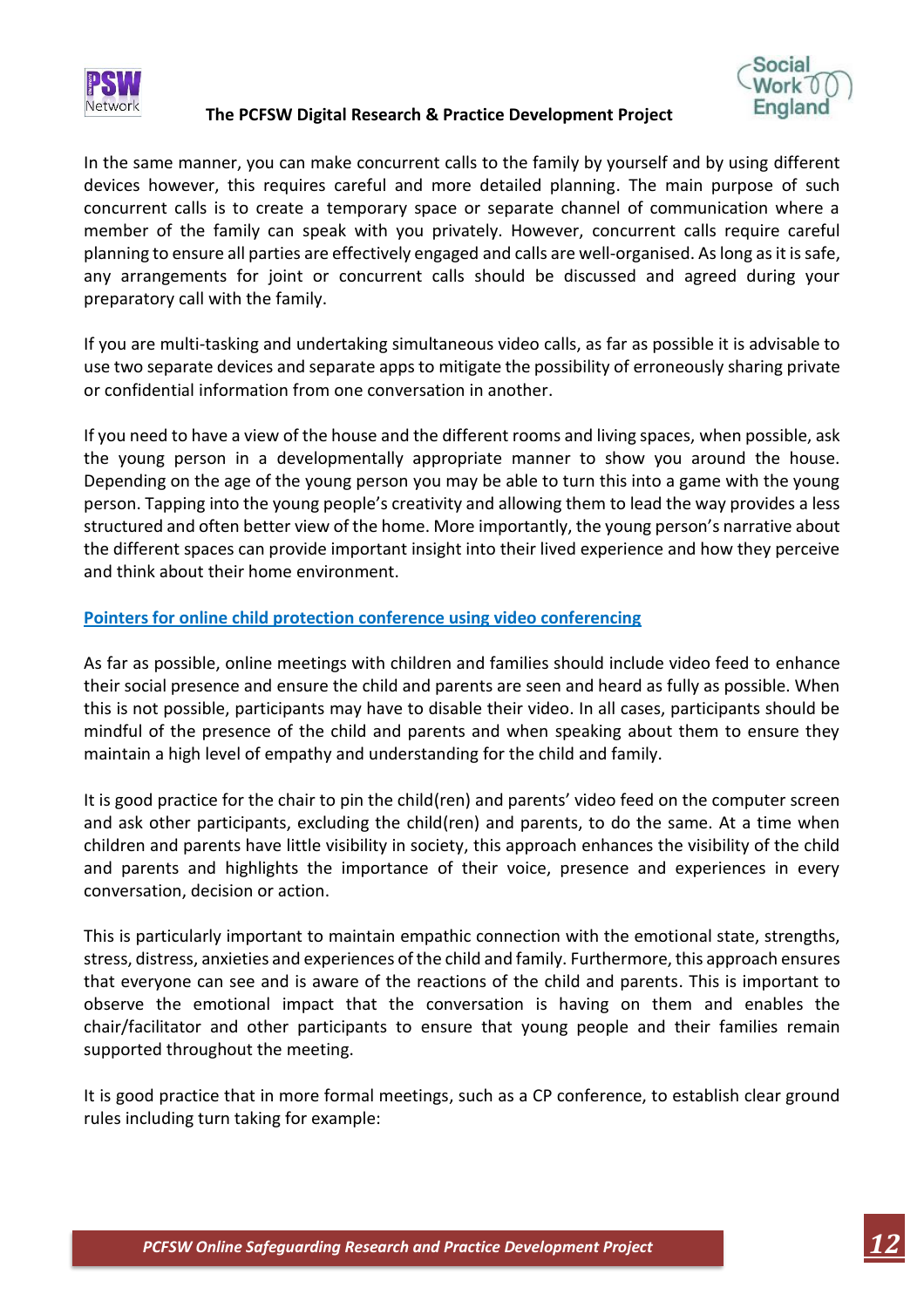![](_page_12_Picture_0.jpeg)

![](_page_12_Picture_1.jpeg)

- For the Chair to call on every participant to introduce themselves;
- For the Chair to call on every participant to express their views and to agree or disagree about each decision;
- For the Chair to call on participants before they speak;
- For participants to use the chat box or other appropriate facility within the app, such as "raise" hand", to indicate their intention to speak and for the chair to then call on the participant to speak.

In the absence of co-presence, it is good practice for the chair to call on the young person and family periodically to ensure that they are well and following the meeting and discussions and that everything is clear so far. This helps make sure the young person and their family are kept in mind and at the heart of the meeting.

## **Keeping relationship-based skills at the heart of practice**

Online meetings, virtual home visits and other innovations and changes in practice require practitioners to enhance their observation and relational skills to ensure that relationship-based practice remains at the heart of social work and social care practice online and offline.

Practitioners know the family and the relevant context and practice challenges. Therefore, practitioners should draw on their own experience and relationship-based skills and can draw on this guidance to creatively develop their own language of care. They can use the advice in this document with families and design their own tailor-made solution that best suits the child and the family and their specific circumstances, taking into consideration the family's familiarity and relationship with technology.

Most importantly, any solution needs to be built around and focused on the experience, the voice and the best interest of the child or the young person and their family.

## **From the Principal Children and Families Social Worker (PCFSW) Network and Social Work England, thank you for all that you do.**

| Please  |                                                                 |  | PSWresearch@esafeguarding.org | address all feedback, comments or |  | suggestions to Dr. Peter |  |  |  | Buzzi | at: |  |
|---------|-----------------------------------------------------------------|--|-------------------------------|-----------------------------------|--|--------------------------|--|--|--|-------|-----|--|
| For:    | The PCFSW Research and Practice Development Project; and        |  |                               |                                   |  |                          |  |  |  |       |     |  |
|         | The PCFSW Network; and<br><b>Social Work England</b>            |  |                               |                                   |  |                          |  |  |  |       |     |  |
| Author: | (National Research Lead, PCFSW Project); and<br>Dr. Peter Buzzi |  |                               |                                   |  |                          |  |  |  |       |     |  |